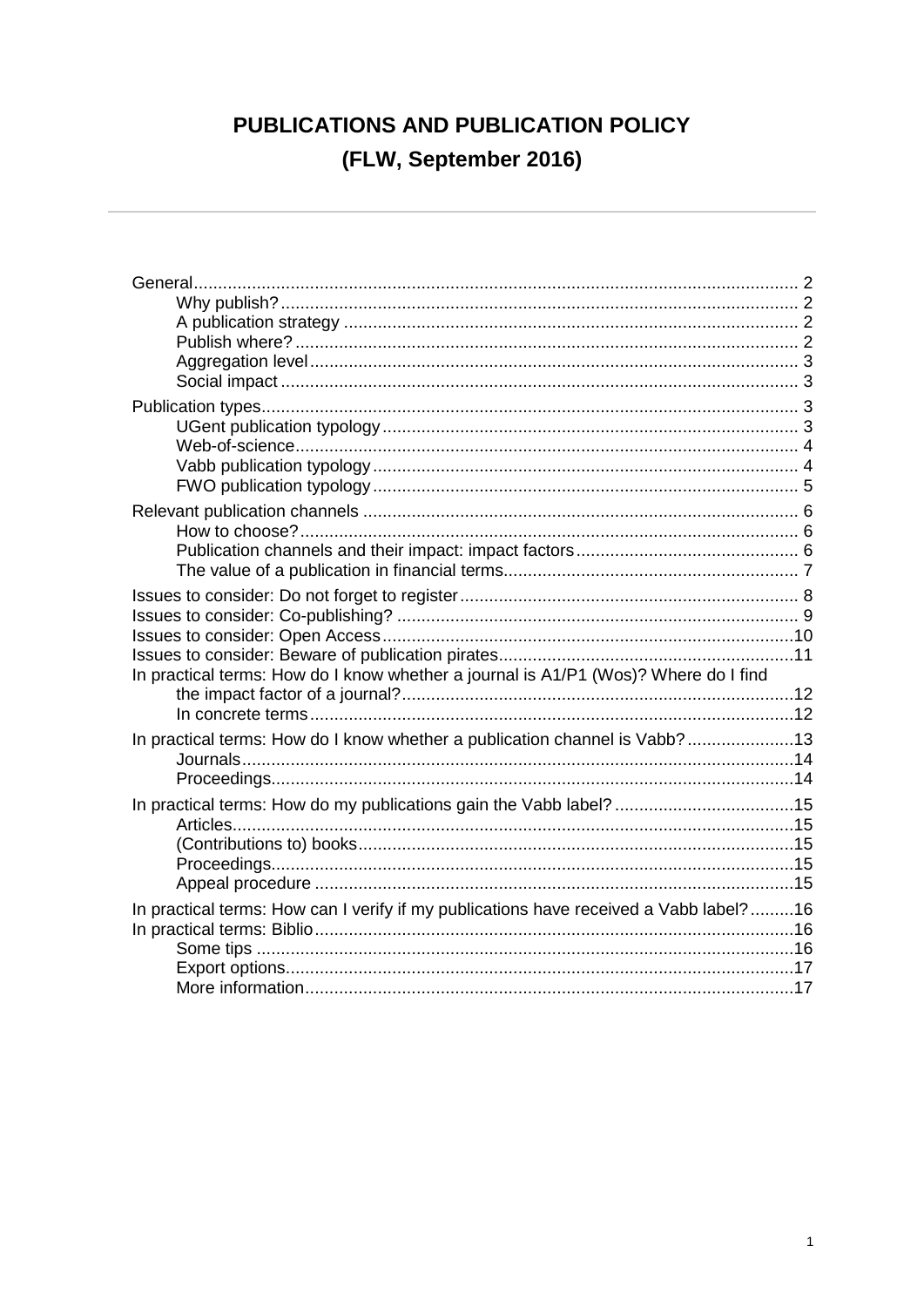# <span id="page-1-0"></span>**General**

## <span id="page-1-1"></span>**Why publish?**

Not only are researchers expected to do their own research, they also actively engage in knowledge transfer. Researchers take the necessary steps to disseminate their research externally (publications, organizing conferences, taking part in seminars and conferences, ...) as well as internally (research forums, doctoral days ...). The internal dissemination ensures that the results of the research find their way to (new) teaching, research and service initiatives. Thanks to their reputation, researchers are invited to events that promote scholarly subjects (press, radio and television ...).

To this day, academic publishing is the best way of getting involved in the academic debate. Through leading publications, scientists contribute to the development of knowledge, in general, and the development of their discipline, in particular. It is important to seek out highly regarded publications for the researcher's own portfolio, but also for the credibility of the university, the faculty/ies, the department(s) and research group(s).

## <span id="page-1-2"></span>**A publication strategy**

The faculty invites you to develop a clear and considered publication strategy. After all, seeking out highly regarded publications is important for the researcher's own portfolio (academic career, opportunities for appointment and promotion, ...) and profits the credibility and the funding of the faculty and departments. Experience shows that it is not necessarily harder to publish a contribution in a qualitatively and financially attractive series or journal. Selecting the right journal and making informed choices are what matters here.

## <span id="page-1-3"></span>**Publish where?**

We generally apply international practices and standards. In some fields, books are very highly regarded, while other fields will focus on articles in so-called 'Top' journals. It is good to be aware of the financial implications of your choices to keep the underlying funding models in mind and to take these into account, if appropriate.

In financial terms, publications are ideally done through the channels that are the most profitable for the university. These are (translated to the Ghent University publication typology) A1, A2-vabb, B1-vabb, B2-vabb, B3-vabb, C1-vabb and P1. The other categories (A2, A4, B1 non-vabb, B2 non-vabb, B3 non-vabb, C3 and V) are - in financial terms – of no interest. Did you know that in terms of funding - depending on the funding key - the highest ranked journals weigh in up to 100 (!) times more than the lowest-ranked journals?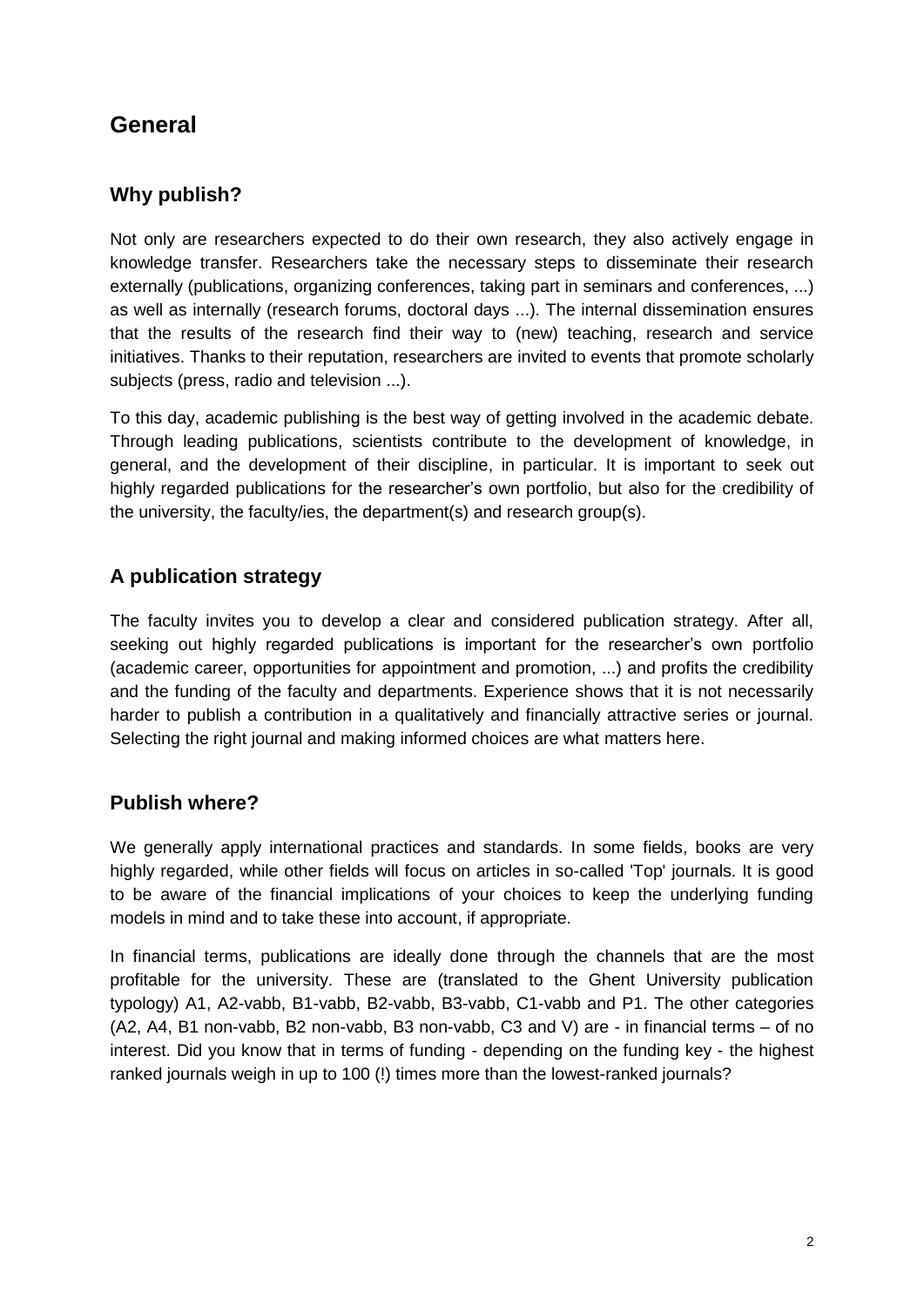## <span id="page-2-0"></span>**Aggregation level**

The importance of bibliometrics (quantitative mapping of numbers of publications and their academic impact) may well have increased and have a certain added value, yet care must be taken for its excesses. Applying generic standards at the level of faculties, departments, research groups and individuals without exception can be to the detriment of the academic landscape. Governments and universities will have to acknowledge that not everything can be measured quantitatively and that the translation of quantitative parameters at lower levels can, in fact, have the opposite effect. It is questionable whether - for example - a BOF key, which is intended for the distribution of funds between the Flemish universities, can, or should, apply to the output of faculties, departments, research groups and/or individual researchers. Applying keys to lower aggregation levels can lead to undesirable situations, where individual researchers, or groups, are compared in an international context. Already, it transpires that some valuable foreign colleagues do not to qualify for positions at Flemish universities, because their academic records are established in a research context that is less focused on large numbers of publications.

## <span id="page-2-1"></span>**Social impact**

The academic transfer has gained greatly in importance, not least because of the way universities are assessed and subsidized. This should not, however, make researchers blind to the social mission of universities. Therefore, the department calls on its researchers to remain sufficiently committed to the social transfer of the research activities. This may, for example, be done by disseminating your research work to a wider audience and by contributing to the public debate through lectures, newspaper and journal articles, media appearances, social media, etc.

# <span id="page-2-2"></span>**Publication types**

## <span id="page-2-3"></span>**UGent publication typology**

Ghent University's publication typology is an attempt to catalog all kinds of academic publications and is, thus, wider than the Wos. In fact, this typology is so wide that not all of its publications contribute to the university's funding. In principle, the following types incur funding: A1 (Wos publications), P1 (Wos proceedings) and D1 (doctorates). Whether or not publications in the other categories invite funding depends on their Vabb status.

- A1: article included in one of the Wos databases 'Science Citation Index', 'Social Science Citation Index' or 'Arts and Humanities Citation Index'. Limited to publications of the type: article, review, letter, note, proceedings paper
- A2: article in an academic journal with 'peer review', not included in A1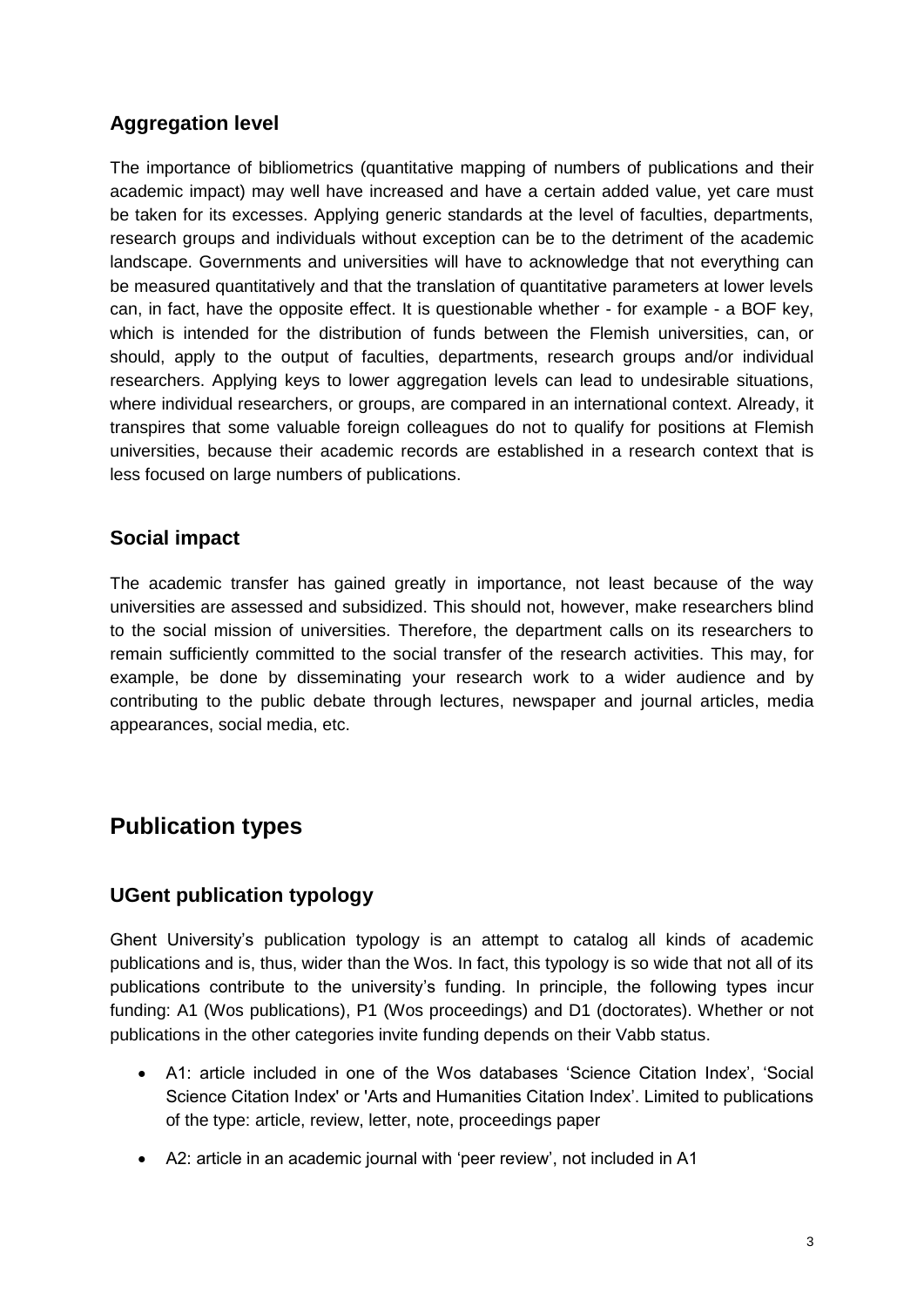- [A3, no longer used: article in national academic journal with 'peer review'. When the *Vabb database and associated Vabb types were established, the difference between A2 and A3 lapsed. However, this classification was not replaced in older records]*
- A4: article in a journal without 'peer review'
- B1: book as author or co-author
- B2: chapter in a book as author or co-author
- B3: book as editor or co-editor (= editor or co-editor of the book itself, not editor of the series in which the book may have been recorded)
- P1: Proceedings included in one of the Wos databases 'Conference Proceedings Citation Index - Science' or 'Conference Proceedings Citation Index - Social Science and Humanities'. Limited to publications of the type: article, review, letter, note, proceedings paper, with the exception of (A1) publications
- C1: Articles published in proceedings of academic conferences, not included in (A1) or (P1) (full articles, no abstracts, unpublished lectures, posters ...)
- C3: Conference or meeting abstract, unpublished lecture, poster, ...
- D1: doctoral dissertation
- V: Any other publication, such as a newspaper or journal article, a bibliography, a biographical item, a book review, a translation, an editorial, an exhibition discussion, a lemma, a report, a text edition, a theatre review, etc.

#### <span id="page-3-0"></span>**Web-of-science**

The Web-of-science (in short: Wos) is a private initiative that lists the academically most valuable journals worldwide. It is generally assumed that those publishing in journals included in the Wos are 'doing well'. The Flemish government has chosen to co-finance the universities in proportion to the number of publications they produce and (also) considers the number Wos publications.

- Wos publications in the [UGent publication typology](#page-2-3) is given the label A1 or P1.
- [Wos in practice](#page-11-0)

## <span id="page-3-1"></span>**Vabb publication typology**

Vabb is a Flemish typology and, from that point of view, less relevant in an international context. Yet Vabb - at least from a financial point of view – is certainly important for the humanities. After all, the Vabb lists came about because the number of A1 journals in the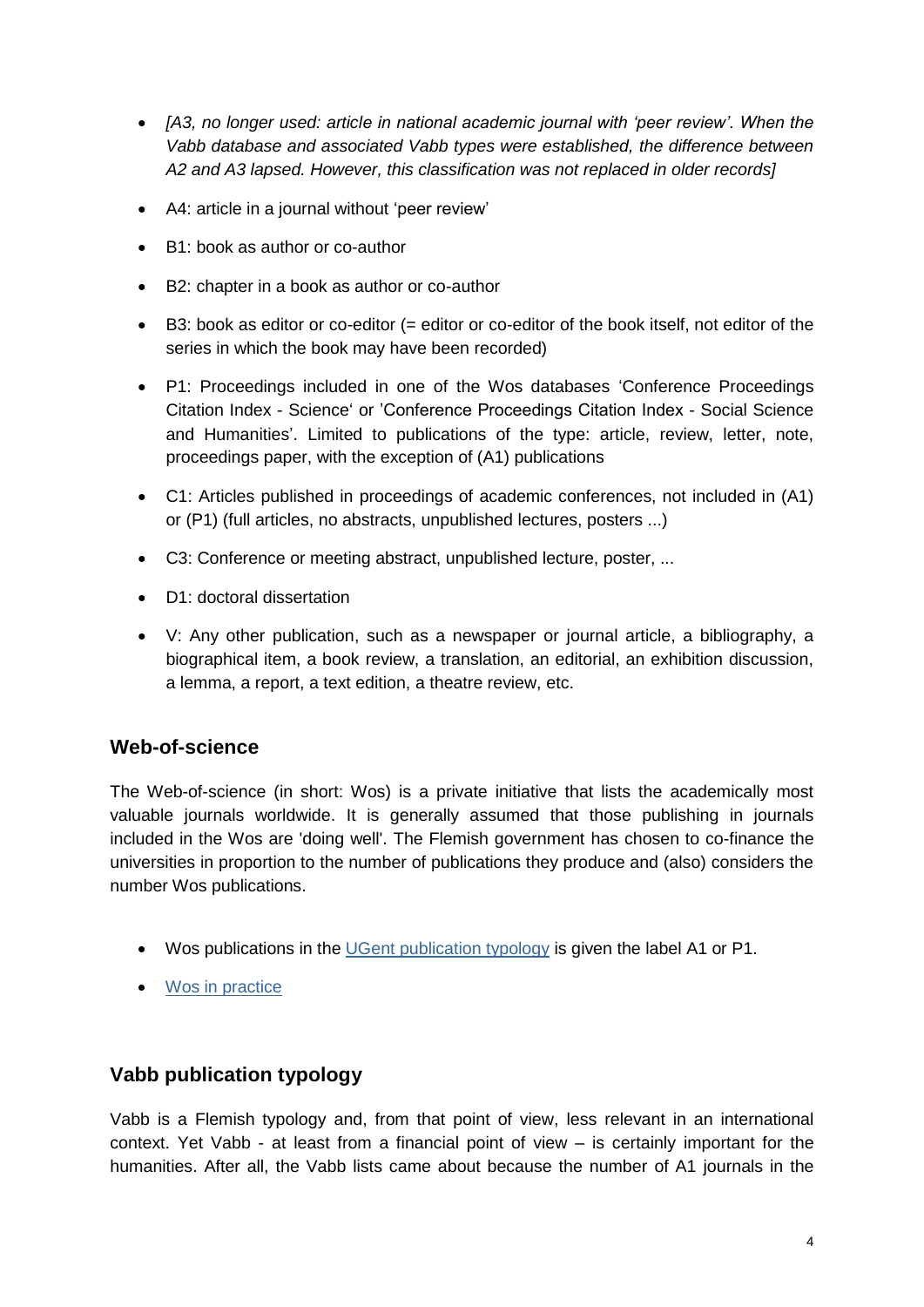humanities was initially very limited and because Wos disregards book publications. In Flanders, therefore, it was decided to draw up a separate, broader list, containing the higher quality journals and publishers in the humanities. In this way, the Flemish Government could also include non-Wos publications in the funding key of the Flemish universities, without immediately including all non-Wos publications.

- Vabb/a: articles in vabb, not included in Wos (Web of Science)
- Vabb/b1: books as author/co-author in vabb, not listed in Wos
- Vabb/b2: chapters in book as author/co-author, not listed in Wos
- Vabb/b3: books as editor/co-editor, not listed in Wos
- Vabb/p: proceedings in vabb, not listed in Wos

Note therefore: publications of the type A2, B1, B2, B3 and C1 in Ghent University's publication typology are (only) included in the financial allocation keys for universities provided that they appear on the Vabb lists.

## <span id="page-4-0"></span>**FWO publication typology**

The Research Foundation Flanders (FWO, Fonds voor Wetenschappelijk Onderzoek - Vlaanderen) has its own publication typology. While it is very similar to that of [Ghent](#page-2-3) University, there are some significant differences. The main difference is that the FWO categorizes the [Vabb articles](#page-3-1) (Vabb/a) in a separate sub-category under A1 (namely A1.2), while Ghent University categorizes its typology under category A2.

- A1.1: Articles (a) included in the Science Citation Index Expanded, the Social Science Citation Index and/or the Arts and Humanities citation Index of the Web of Science and with document type Article, Review, Letter, Note en/of Proceedings paper or (b) featured in journals in the Journal Citation Reports (Wos)
- A1.2: Articles included in the Flemish Academic Bibliographic Database in Social and Human Sciences (Vabb - Vlaams Academisch Bibliografisch Bestand)
- A2: Articles in academic journals, not included in A1.1 or A1.2
- B1: Author or co-author of published books (limited to books published by a scientific publishing company; no syllabi or theses)
- B2: Chapters in books (no conference proceedings)
- B3: Books as editor (including editor van proceedings)
- C1: Contributions to proceedings of scientific conferences, not included in the above categories (full articles, not the abstracts)
- C<sub>2</sub>: Doctoral theses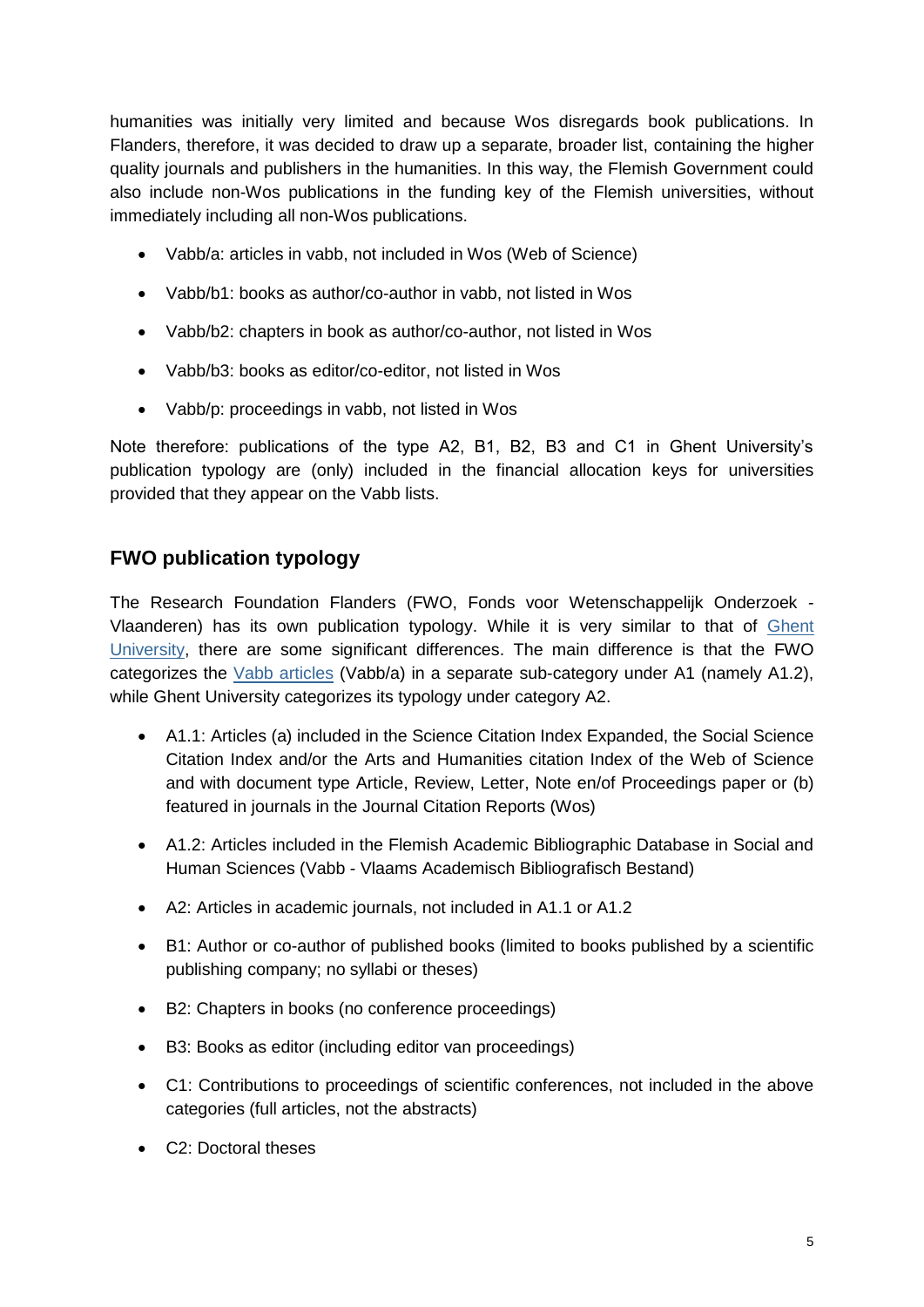- C3: Patents
- C4: Any other relevant publications or scientific output, not included in the other categories

Those who submit a funding application to the FWO are deemed to submit their list of publications according to this typology. The Ghent University [Bibliographic System](#page-15-1) provides a [practical export tool](#page-15-1) which allows you to instantly convert your publications to the FWO format.

## <span id="page-5-0"></span>**Relevant publication channels**

### <span id="page-5-1"></span>**How to choose?**

The interaction of the Wos, Ghent University publication typology and the Vabb publication typology, combined with the decisions the Flemish Government has taken in relation to funding its universities, have resulted in the following schedule of 'relevant' publication channels. Note that the diagram below approaches relevance from the (not insignificant) financial perspective, but that the choice whether or not to publish can be prompted by the researcher's publication strategy in the light of international practices and standards in the field.

Generally speaking, A1 publications (also in international terms) have their relevance for the researcher's academic character, the research group, the department, the faculty and the university. This is less clear for the other publication types. Conversely, if there is less need in the discipline to publish in a specific medium, it is certainly important to also keep the financial aspect in mind and act accordingly, as your (future) colleagues will be grateful to you.



#### <span id="page-5-2"></span>**Publication channels and their impact: impact factors**

From the above, it could be inferred that it is best to publish in any A1 journal. That is not necessarily the case. Although an A1 status (Wos) undoubtedly entails international recognition, it must, first of all, be determined whether the journal in question is also relevant to the field in which you operate.

And also from a financial perspective, the situation is not always clear.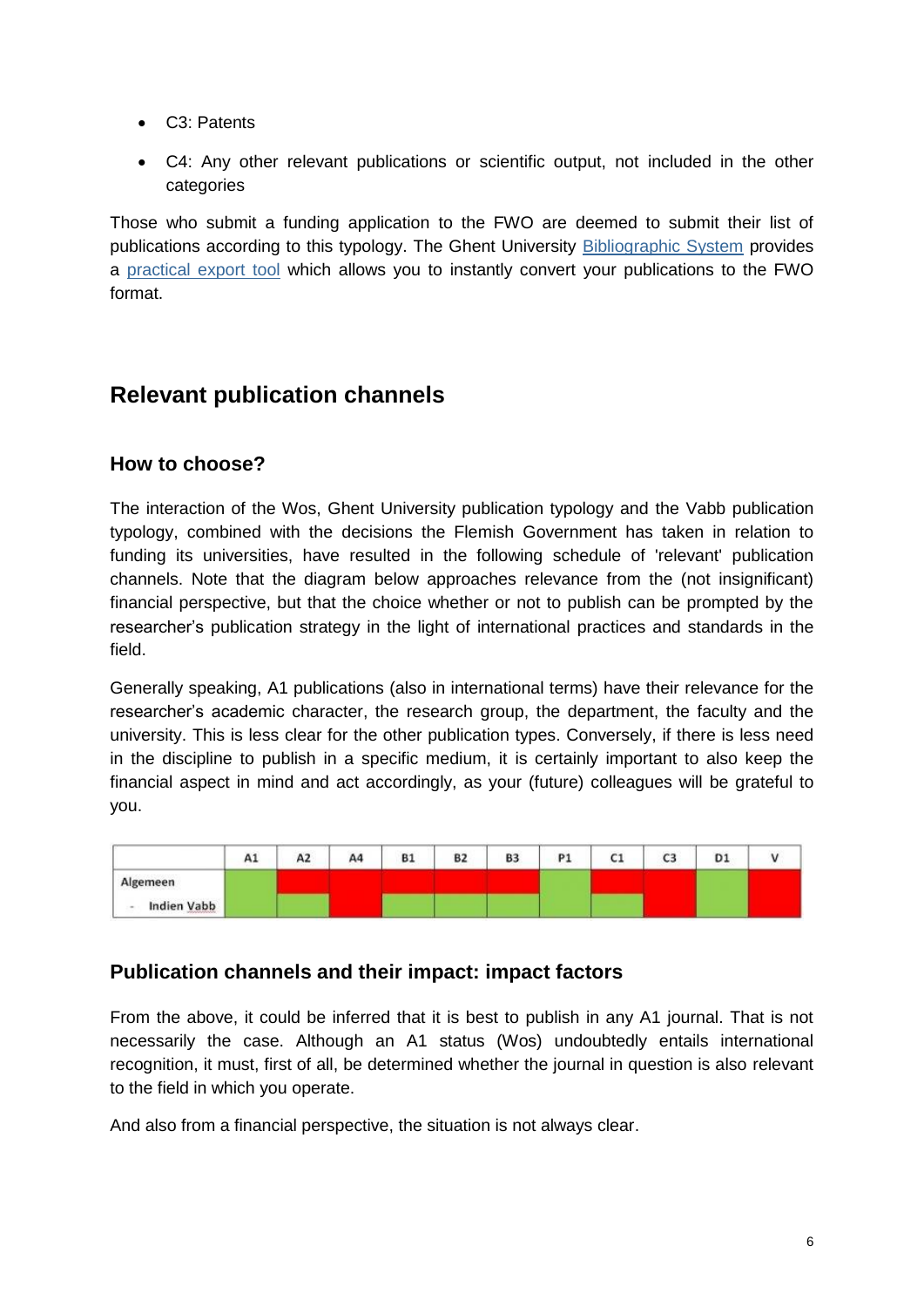#### **Not all A1s yield the same level of funding**

Indeed, in the case of A1s (Wos), the funding is also mediated by the so-called impact factors. These factors are a measure of the academic relevance of the A1 journal in question and are calculated on the basis of the number of times a journal is referenced in other publications.

The Flemish Government uses different keys for funding. There is a key for the overall operation of universities, a BOF key, an IOF key and a Hercules key. In each of these cases, consideration will be given to the impact factors of the journals A1 (Wos), ranging from very high (highest vigintile, factor 10) to very low (lowest vigintile, factor 0.1). A highly ranked A1 journal will yield up to 100 times more financial benefit than low-ranked A1 journals. Note that there are still many journals for which no impact factor is calculated. These magazines are weighed separately and have a relatively high theoretical weight (3.4) in the BOF keys.

If you want to publish in an A1 journal (Wos), then we would advise you to check the impact factor. The objective should be to offer publications to top journals (highest vigintiles, upper quartile) whenever possible. It may be appropriate to publish in a journal without impact factor, i.e. when an alternative journal would be in the lowest vigintiles.

#### **Vabb**

The situation of the Vabb publications is remarkable to say the least. Where the general recommendation is to publish in A1 journals (Wos) as much as possible, for financial reasons it is sometimes more interesting today (May 2016) to publish in Vabb journals than in some A1 journals. The reason for that is not only the effect of the impact factors on the funding of the traditional A1 publications (see above), but also the fact that there are relatively few Vabb publications that are presently being registered. As a result, the weight per Vabb publication is currently (unintentionally) high. When the number of Vabb registrations increases, the financial impact of a Vabb publication will reduce.

The Vabb labelling remains very appealing for book publications, because (contributions to) books are not eligible for funding unless they have a Vabb label.

#### <span id="page-6-0"></span>**The value of a publication in financial terms**

Every year, Ghent University calculates the theoretical yield of a publication for the BOF resources given to the university. In the case of A1 publications (Wos), this depends very much on the journal's impact factor. With Vabb publications, the situation is less ambiguous. Note that it is good to keep in mind the following table, but that the choice in favour of a particular journal ideally depends on the academic portfolio that researchers wish to establish for themselves and (thus) the international practices in the field.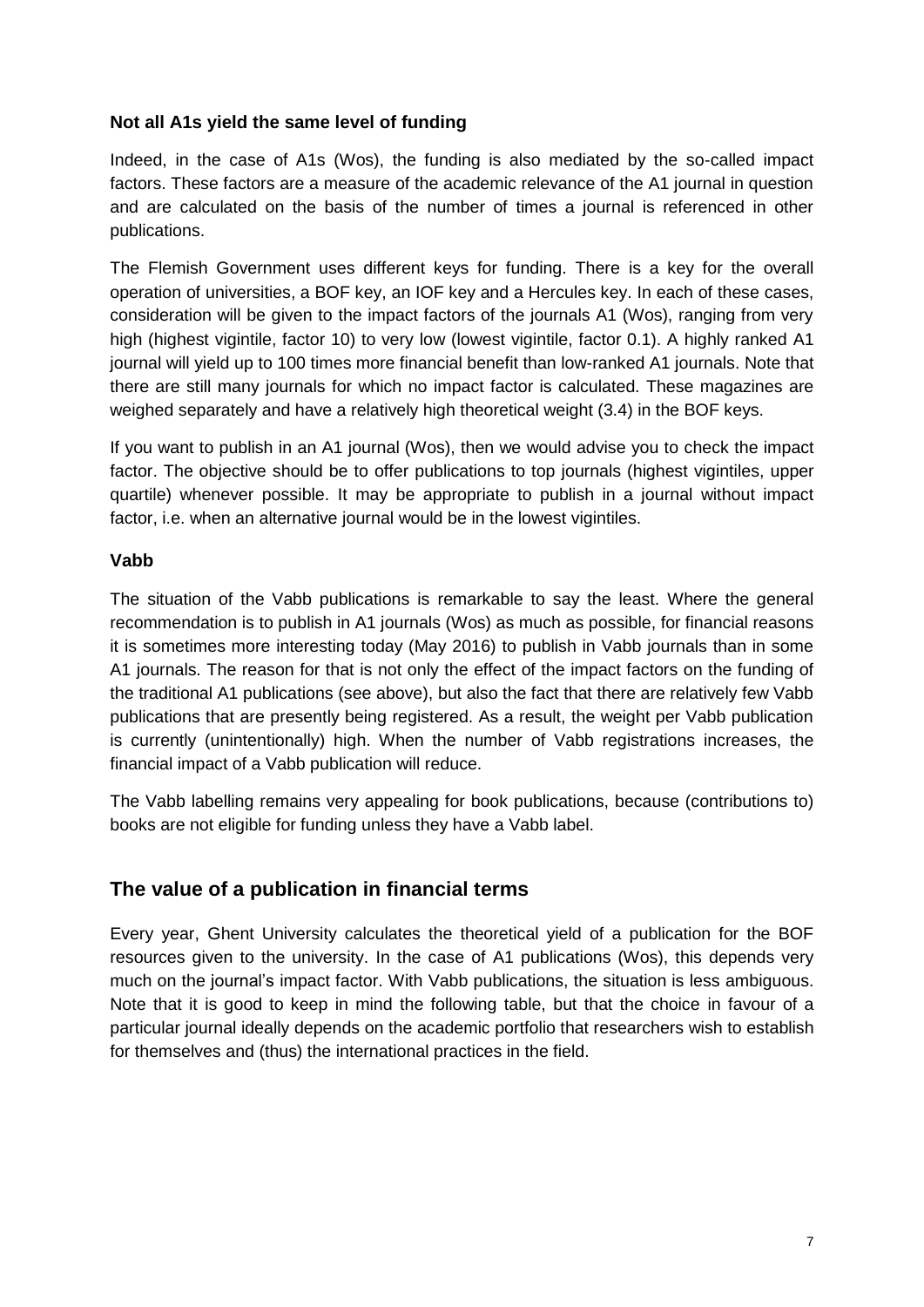| $A1$ (Wos)                              |                               |                |                |                |                |                |                |                |                |              |              |                |              |              |     |     |     |     |     |     |
|-----------------------------------------|-------------------------------|----------------|----------------|----------------|----------------|----------------|----------------|----------------|----------------|--------------|--------------|----------------|--------------|--------------|-----|-----|-----|-----|-----|-----|
| Vigintiel                               | 1                             | $\overline{2}$ | 3              | 4              | 5              | 6              | $\overline{7}$ | 8              | 9              | 10           | 11           | 12             | 13           | 14           | 15  | 16  | 17  | 18  | 19  | 20  |
| Factor                                  | 10                            | 6              | $\overline{3}$ | $\overline{2}$ | $\overline{1}$ | $\overline{1}$ | $\overline{1}$ | $\overline{1}$ | $\overline{1}$ | $\mathbf{1}$ | $\mathbf{1}$ | $\overline{1}$ | $\mathbf{1}$ | $\mathbf{1}$ | 0,5 | 0,5 | 0,1 | 0,1 | 0.1 | 0.1 |
| <b>Financieel</b>                       | € 644,19<br>€ 6,44<br>€ 64,42 |                |                |                |                |                |                |                |                |              |              |                |              |              |     |     |     |     |     |     |
| A1-zonder impactfactor (Wos)            |                               |                |                |                |                |                |                |                |                |              |              |                |              |              |     |     |     |     |     |     |
| <b>Financieel</b>                       | € 217,13                      |                |                |                |                |                |                |                |                |              |              |                |              |              |     |     |     |     |     |     |
| P1 - proceedings (Wos)                  |                               |                |                |                |                |                |                |                |                |              |              |                |              |              |     |     |     |     |     |     |
| <b>Financieel</b>                       | € 108,56                      |                |                |                |                |                |                |                |                |              |              |                |              |              |     |     |     |     |     |     |
| Vabb: tijdschriftartikelen (Vabb/a)     |                               |                |                |                |                |                |                |                |                |              |              |                |              |              |     |     |     |     |     |     |
| <b>Financieel</b>                       | € 338,01                      |                |                |                |                |                |                |                |                |              |              |                |              |              |     |     |     |     |     |     |
| Vabb: boeken als auteur (Vabb/b1)       |                               |                |                |                |                |                |                |                |                |              |              |                |              |              |     |     |     |     |     |     |
| <b>Financieel</b>                       | €1.352,03                     |                |                |                |                |                |                |                |                |              |              |                |              |              |     |     |     |     |     |     |
| Vabb: hoofdstukken in boeken (Vabb/b2)  |                               |                |                |                |                |                |                |                |                |              |              |                |              |              |     |     |     |     |     |     |
| <b>Financieel</b>                       |                               |                | € 338,01       |                |                |                |                |                |                |              |              |                |              |              |     |     |     |     |     |     |
| Vabb: boeken als editor (Vabb/b3)       |                               |                |                |                |                |                |                |                |                |              |              |                |              |              |     |     |     |     |     |     |
| <b>Financieel</b>                       |                               |                | € 338,01       |                |                |                |                |                |                |              |              |                |              |              |     |     |     |     |     |     |
| Vabb: bijdragen in proceedings (Vabb/p) |                               |                |                |                |                |                |                |                |                |              |              |                |              |              |     |     |     |     |     |     |
| <b>Financieel</b>                       |                               |                |                |                |                | € 169,00       |                |                |                |              |              |                |              |              |     |     |     |     |     |     |

<span id="page-7-0"></span>Tabel gebaseerd op de analyse van de BOF-sleutel 2016; de vermelde bedragen hebben betrekking op de theoretische opbrengst van een publicatie voor de UGent gedurende één jaar, standaard wordt gewerkt met een tijdsvenster van tien jaar.

# **Issues to consider: Do not forget to register**

Ghent University requires its researchers to register (and submit) all publications in [Biblio,](http://biblio.ugent.be/) Ghent University's academic bibliography, but it is also in their own interest to take the following into account:

- The registration makes for greater visibility of your publications. Moreover, the Biblio database 'feeds' the faculty website, the faculty research platform and the different departmental and research groups' websites, which enhances this effect.
- Registration is easy and thanks to the extensive export options (e.g. in the context of a research proposal or the composition of your CV), it saves time.
- The publications registered in Biblio are consulted for all kinds of internal staff processes (evaluations, internal applications, funding requests, etc.).
- The number of registered publications are factored into the funding levels of the university and its faculties.
- Only publications timely registered in Biblio will be included for the distribution of the BOF funds.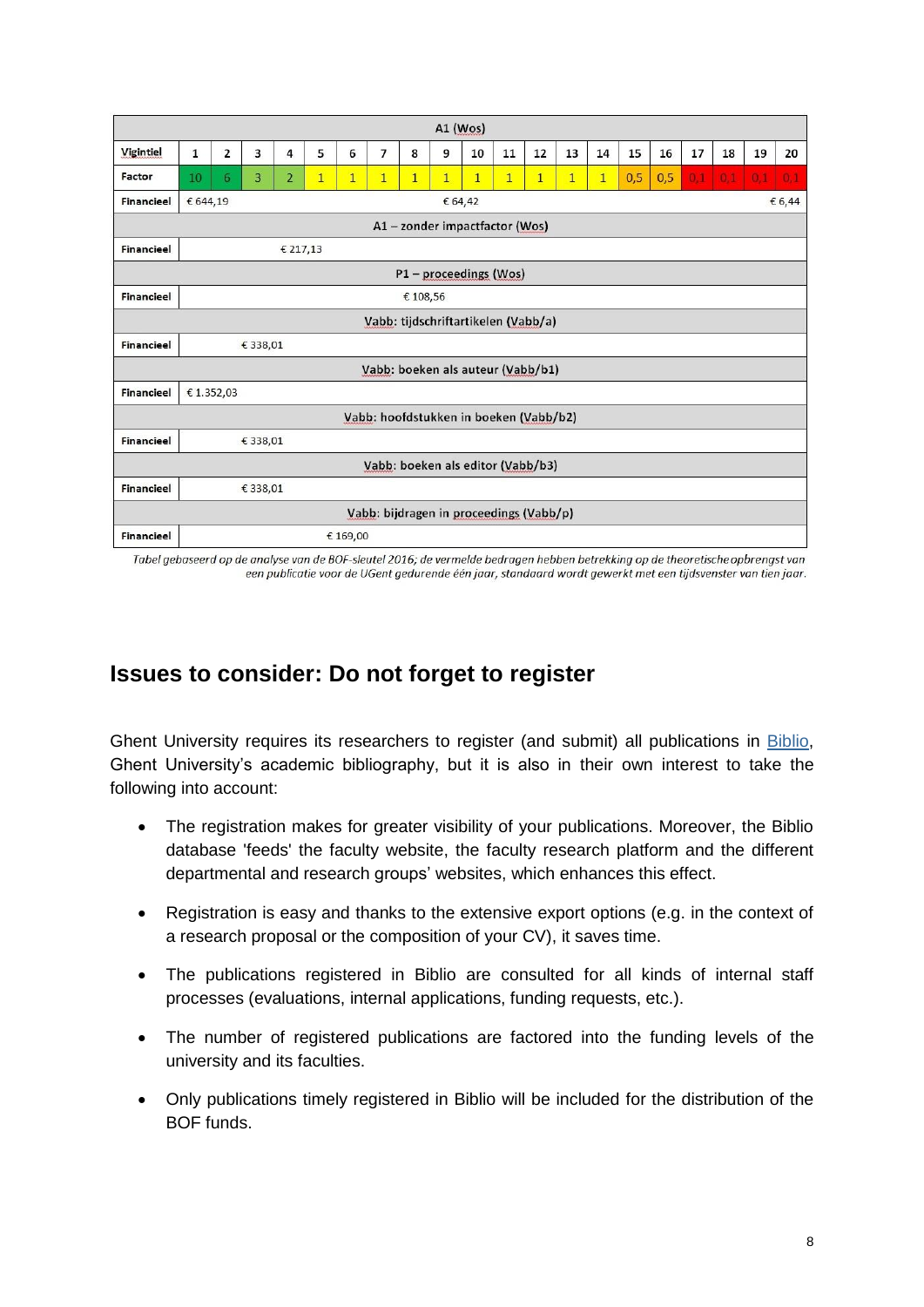# <span id="page-8-0"></span>**Issues to consider: Co-publishing?**

The faculty encourages research in collaboration and, therefore, co-publishing. Conducting research together – even across research groups, departments and faculties - stimulates the interdisciplinary aspect of research and can help more publications find their way to the highest ranked and most relevant journals. Yet, you do well to observe international practices within your field. Indeed, there are still areas where it matters that that you are the 'single author' of some publications.

Co-publishing means that you work with multiple authors on a joint publication. Since sound agreements make for sound friends, at its meeting on 14 December 2011, the Faculty Board adopted a Code of Ethics and a template for agreements on co-authorship. You can find these documents on [http://www.ugent.be/lw/nl/onderzoek/doctoreren/doctoreren.htm.](http://www.ugent.be/lw/nl/onderzoek/doctoreren/doctoreren.htm)

While the exact impact co-publishing currently has is not always clear, it can influence the course of a researcher's career:

- For doctoral students (who need, in addition to their doctoral thesis, a publication to be allowed to submit their PhD), it generally does not matter whether a publication has been established in co-authorship. In fact, in the case of an application for a postdoc position, the way a publication was established is of little importance. Generally, it is true that a substantial publishing portfolio increases the chances of a possible post-doc position, but the strength of this portfolio usually does not depend on co-authorship or not. Check for this the practices within your field. Those submitting an article-based doctorate must keep in mind that they should be the author with the greatest contribution to at least three such articles.
- For postdocs, it generally does not matter whether a publication has been established in co-authorship. In many fields, the times when a possible application for a  $ZAP<sup>1</sup>$ position was carefully weighed depending on whether publications were single- or multi-authored are well and truly behind us. Check the practices in your field.
- For ZAP members in a tenure-track system, it is equally of relatively little interest whether or not publications are established in co-authorship, because the targets set in the tenure track do not take this into account.
- ZAP members in a personalized objectives system should keep in mind that multiauthored publications in the context of their personalized goals (and therefore in the context of their potential promotions) have a lower weight assigned if the co-authors are members of the faculty.

Financially, there are no barriers to proceed to co-publication. Generally, each university will receive the full weight of a publication, even when multiple authors are involved (possibly from other universities) in the publication. The same applies to the intra-university distribution

 $<sup>1</sup>$  Professorial staff – Trans.</sup>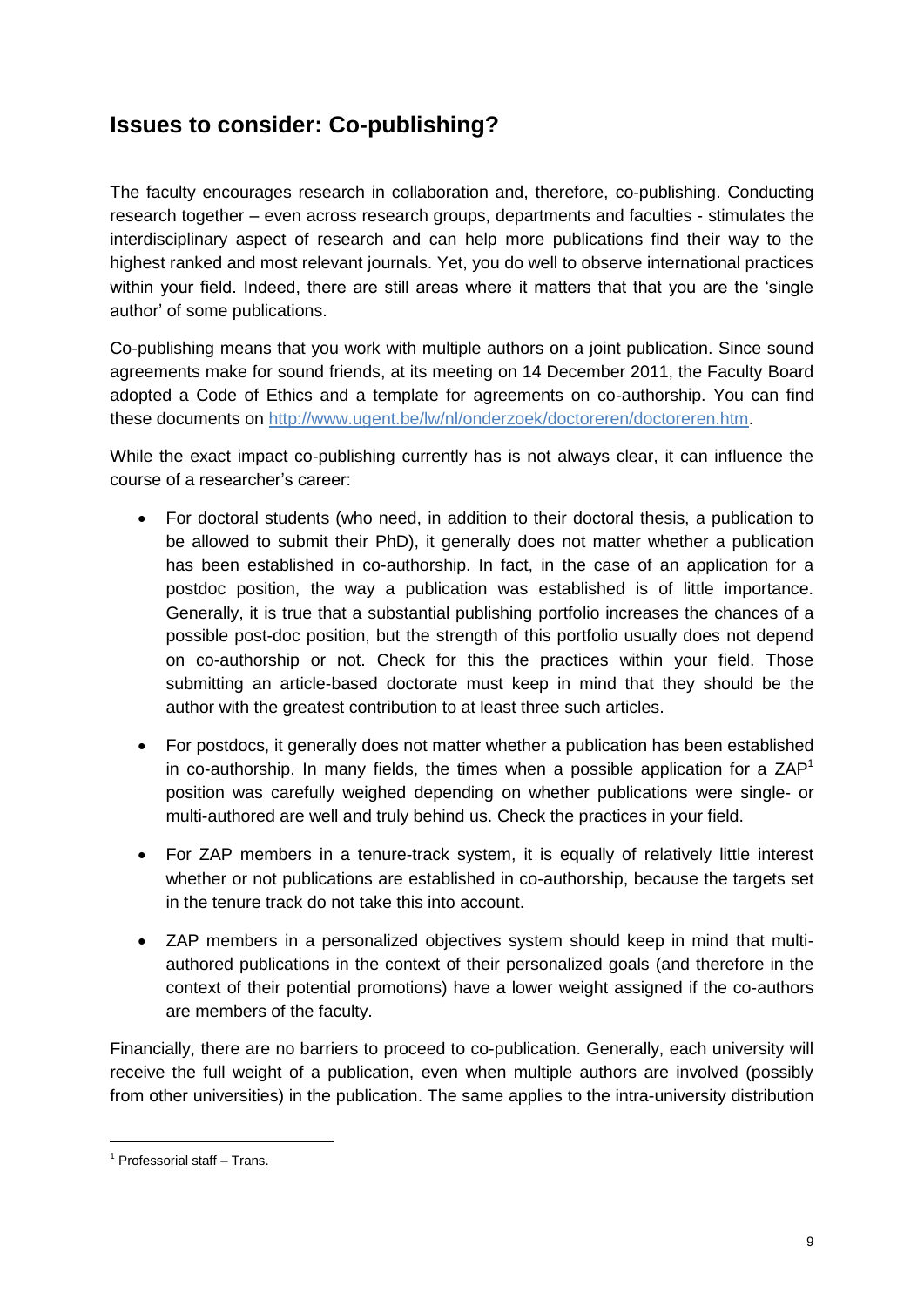<span id="page-9-0"></span>key: each faculty receives the full weight of the publication, even if it involves several authors (possibly from other departments).

## **Issues to consider: Open Access**

#### **Why open access?**

Open Access aims to provide readers quick and cheap 'online' access to academic publications. Generally, a distinction is drawn between two roads to Open Access, the socalled 'gold road' and the 'green road '. All this fits in with the university's social mission, which is required to make its academic advances accessible to the public. Open Access is stimulated increasingly and is emerging as the new standard for academic publications. In fact, the system is highly promoted and is even compulsory within the EU's Horizon 2020 programme.

Ghent University also encourages publishing in Open Access journals, since it offers many benefits for the researcher: as the author, you retain the right to (re)publish work, the article enjoys greater visibility and is publicly accessible to everyone. The filing mandate (i.e. the requirement since 2010 that all publications at Ghent University should be included in Biblio) also includes 'optional open access'. If the right holder gives his/her consent, the publication can optionally be made public in open access.

#### **Business model, 'gold road' and 'green road'**

The Open Access system distorts the traditional business model behind publications. This traditional model starts from the idea that universities (and other interested parties) pay publishers subscription fees for access to the publications in professional journals. The 'gold road' in Open Access means that publishing houses post academic articles online for their readers (essentially: researchers, staff and students of universities) (almost) free of charge. The reader does not pay, but the costs are covered by other means. Usually, authors are asked to pay a financial contribution for publishing their work, but there are also models that work through government grants or advertising.

The 'green road' to Open Access means that universities make the academic work available in their own digital archives. An important difference with the 'gold road' is that there is no peer review here. After completing their academic work, authors place the work in the repository, the university archives. Publishers are redundant here; academic work is freely accessible through the online archives of the universities. The challenge, therefore, involved in the "green road" to Open Access is academic prestige.

Ghent University opts unequivocally in favour of the 'gold road', where publishers continue to play a role and, where appropriate, organize the process of 'peer review'. Ghent University supports this system by, *inter alia*, negotiating discounts with journal consortia. There are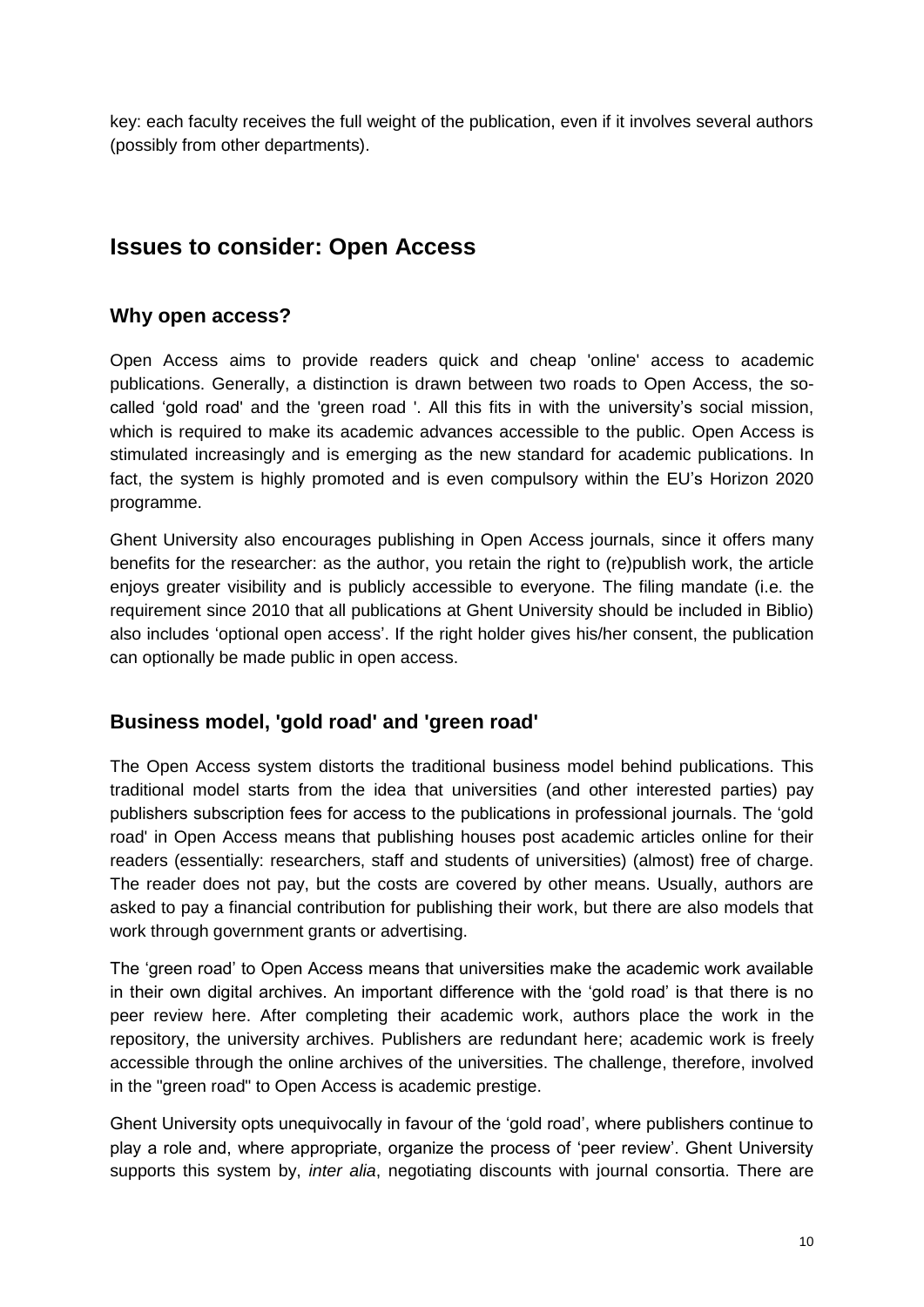many high-quality Open Access journals, including journals that require no author contribution. An overview can be found on the [Directory of Open Access Journals.](http://www.doaj.org/) Many of these journals also have a high impact factor.

Unfortunately, the 'road gold' model also increases the risk of corruption and abuse by online publishers. There are several reports of both journals and publishers that are only after the authors' money and harbour no ambition of subjecting academic work to proper peer review, monitoring the academic integrity of the publications or, of disseminating this work through appropriate channels. See ['publication pirates'](#page-10-0).

Ghent University considers the 'green road' to Open Access to be a complementary or alternative route, which can be especially useful in the case of 'traditional' journals. A large number of these 'traditional' journals allow authors to make a peer-reviewed version of the publication publicly available through 'self-archiving' 6 or 12 months after publication. Biblio is an excellent platform for self-archiving.

<span id="page-10-0"></span>For more information, please visit: [https://biblio.ugent.be/pages/openaccessugent.html.](https://biblio.ugent.be/pages/openaccessugent.html)

*(Source: Wikipedia / intranet UGent / H2020-portaal)*

## **Issues to consider: Beware of publication pirates**

As the pressure to publish is high among scientists, some publishers or journals dare to exploit the need for a strong publication profile among young researchers. Sometimes, researchers are promised wide dissemination, but the publishing house or journal offers no substantiated peer review, which means that the publication enjoys hardly any status. Although authors retain the moral copyright of a publication as well as ownership of the content, they do surrender the reproduction right. This means that the same content - or part thereof - cannot be re-published in a more reputable journal or a book edited by subject matter experts.

Some publishing houses annually screen all Master's and doctoral theses at Ghent University and e-mail many young graduate researchers with enticing publishing deals. These publications are not necessarily harmful, but often offer no added value compared to publishing their work independently.

Unfortunately, some Open Access journals also promise a broad dissemination of research results, at an author's fee of a few thousand euros, but where no clear information about the journal editorial or peer review process is given. While Ghent University strongly supports open access to research findings, here too, we should be guided by quality: Open Access journals have to comply with the guarantees of quality-peer review. The Directory of Open Access Journals [\(http://DOAJ.org\)](http://doaj.org/) offers you a list of Open Access journals with peer review.

Ghent University encourages all researchers to follow the quality criteria that are common in their own field, to publish in the journals and at publishing houses where their peers publish, and to examine, on the basis of the editorial boards, whether the publishing house or journal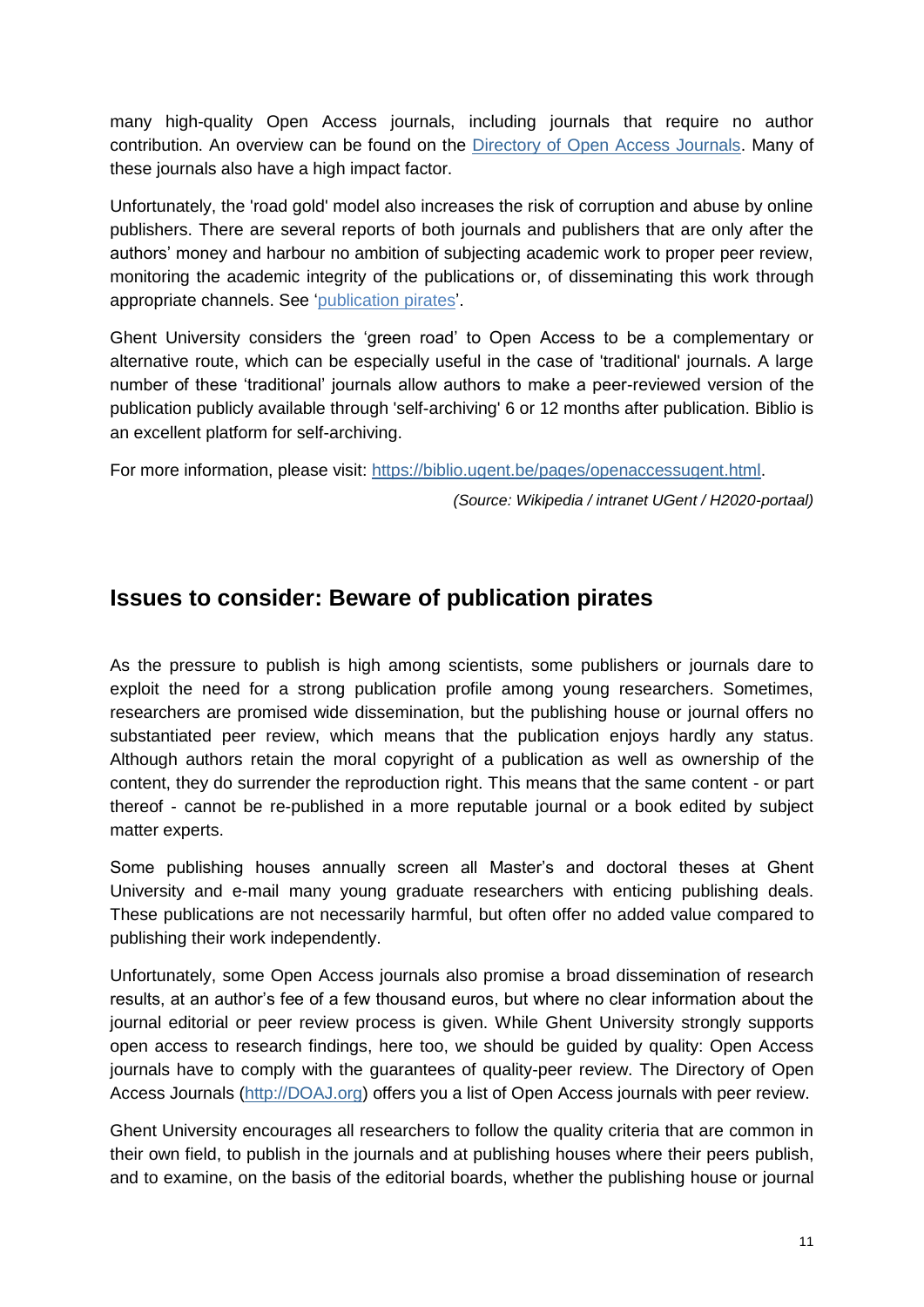is trustworthy. And if there is a quality open access option, to choose this journal. For tips to evaluate journals, please visit [http://thinkchecksubmit.org.](http://thinkchecksubmit.org/)

Each year, Scholarly Open Access draws up a [list of unreliable publishers and journals.](http://scholarlyoa.com/2014/01/02/list-of-predatory-publishers-2014/) Ghent University recommends that researchers turn down requests from these organizations to publish, review or advertise with them. It is also recommended in evaluations of CVs that publications offered to these publishers or journals be subject to additional quality checks. In this way, the sound Open Access journals are kept clearly distinct from the questionable ones.

*(Source: BOZI-nieuwsbrief / intranet UGent)*

# <span id="page-11-0"></span>**In practical terms: How do I know whether a journal is A1/P1 (Wos)? Where do I find the impact factor of a journal?**

The impact factors used by the Ghent University are those of Thomson Reuters' Web of [Science](http://apps.webofknowledge.com/) (Wos).

[Web of Science](http://apps.webofknowledge.com/) contains databases of articles belonging to category A1 in Ghent University's publication typology (SCI-E, SSCI, A & HCI), category P1 (CPCI-S, CPCI-SSH) and even to category A2 (ESCI). The latter database, the 'Emerging Sources Citation Index' (ESCI) contains journals that are still in the evaluation process of Wos and are, therefore, rated A2. Moreover, the wide Web of Science also comprises databases which do not belong to the core of the Web of Science. So these publications do not belong to types A1 and/or P1 either.

- If you want to search for A1 contributions, choose, in your search, the 'Web of Science Core Collection' and disable the databases CPCI-S, CPCI-SSH and ESCI.
- If you want to search for P1 contributions, choose, in your search, the 'Web of Science Core Collection' and disable the databases SCI-E, SSCI, A&HCI and ESCI.

## <span id="page-11-1"></span>**In concrete terms**

If you want to check whether a specific journal is an A1 journal, surf to the Master Journal List on [http://ip-science.thomsonreuters.com/mjl/.](http://ip-science.thomsonreuters.com/mjl/) If you find the title, check the 'Coverage' where at least one of the required Wos databases (SCI-E, SSCI and / or A & HCI) must be mentioned. Naturally, everything after that depends on which document type is assigned to a publication in the Wos indexing. It should at least be one of the following types: article, letter, note, review or proceedings paper.

If you are looking for the impact factor for a particular article or a particular author in a given year, it is best to use the regular search function [http://apps.webofknowledge.com.](http://apps.webofknowledge.com/)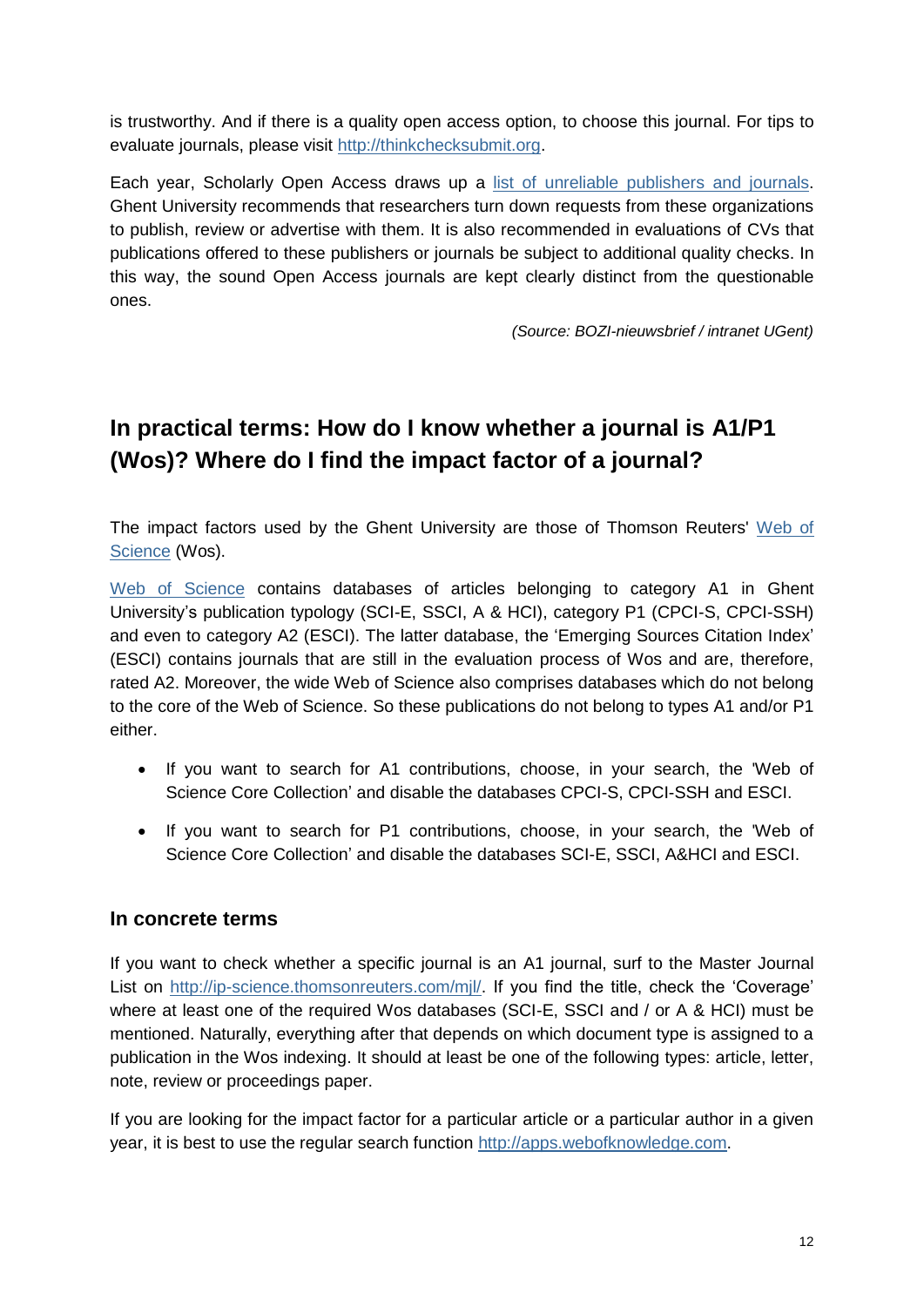You can find this on the opening page; enter your search terms and indicate the fields in which you want to search.

*Note: if you want to be sure that it is an A1 or P1 publication, choose, in your search, the 'Web of Science Core Collection' and disable the non-relevant databases (ESCI ...).*

- Then click on the title of the article in question.
- If the impact factors are calculated, you can click on 'journal information' at the top of the new page. You will see a pop-up with the quartile in which the publication is located.
- On the same page, you can click on 'Journal Citation Reports' at the bottom, where you will find the impact factors for several years.

If you are looking for the impact factor of a particular journal, it is best to use of the 'Journal Citation Reports'.

- You can find this button at the top on the above website
- You can make the selection you want (e.g. by country, discipline, ...), then you get a list of all the journals in question

If the publications are by Ghent University authors, just consult Ghent University's academic bibliography on [Biblio.](http://biblio.ugent.be/)

- The data on impact factors and citations are added as soon as they become available. Currently (May 2016), the data up to 2013 have been processed.
- <span id="page-12-0"></span> If you are just looking up an article, you will find the impact factor somewhere at the bottom.

# **In practical terms: How do I know whether a publication channel is Vabb?**

The Vabb committee assesses journals, book titles/book series/publishers and proceedings against the following minimum criteria:

- They are accessible to the public;
- They are unambiguously identifiable by an ISSN or ISBN number;
- They contribute to the development of new insights or their application;
- Prior to publication, they are evaluated in a verifiable peer review process by academics who are experts in the relevant (sub)discipline(s);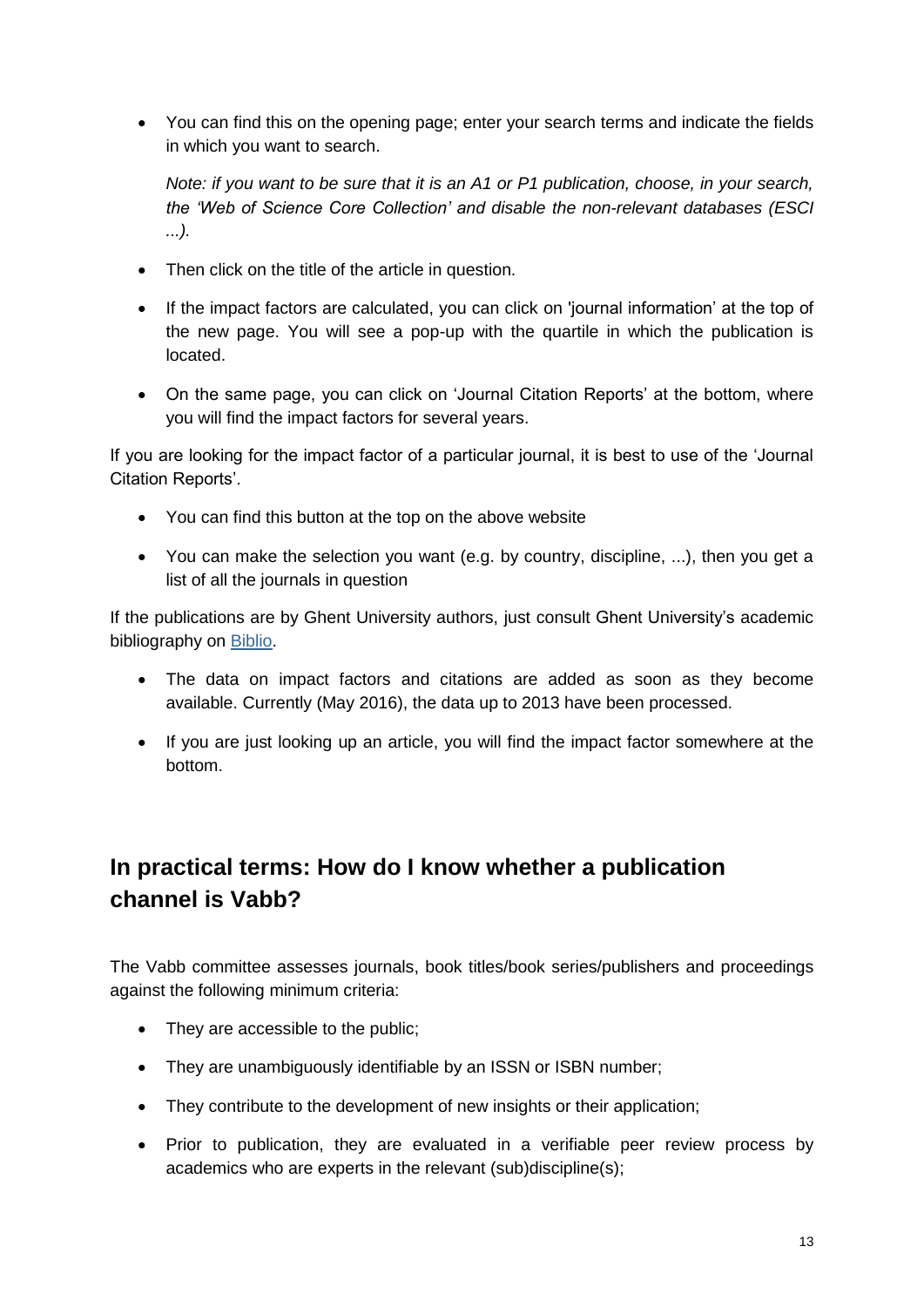• Publications are at least four pages long.

Publications that meet these Vabb conditions generate [additional funding from the university](#page-6-0)  [and faculty.](#page-6-0) They generally have a slightly lower status than A1 or P1 publications (Wos) but a higher status than the other categories from the [Ghent University's publication typology.](#page-2-3)

## <span id="page-13-0"></span>**Journals**

You can check whether an article is in a Vabb journal by consulting the current Vabb list of journals. This list (currently version V) can be found on: [https://www.ecoom.be/vabb.](https://www.ecoom.be/vabb) Articles published in a journal that appears on the list are automatically recognized as Vabb publications, provided they were registered on Biblio in time.

## **Books**

You can check whether a (contribution to a) book is Vabb by verifying whether the publisher features on the current Vabb list of academic publishers. These are publishers that are proven to use peer review for all their books. This list (currently the list of June 2015) can be found on [https://www.ecoom.be/vabb.](https://www.ecoom.be/vabb)

There are also (Flemish) publishers that can assign the so-called GPRC label to their books. With this label, they indicate that a publication bearing this label has gone through a peer review process that meets international standards. After completing the review process, GPRC- tagged book publications are also recognized as Vabb publications. The publisher list with GPRC label can be found on [https://www.ecoom.be/vabb.](https://www.ecoom.be/vabb)

Finally, there is also a list of series. Many publishing houses do not only focus on academic publications, but do categorize this kind of publication in special series. Contributions that appear in this academic series (see [https://www.ecoom.be/vabb\)](https://www.ecoom.be/vabb) automatically receive the Vabb label.

*Please note*, as is the case for journals and proceedings, (contributions to) books cannot be assigned the Vabb label unless they are registered in Biblio in time.

## <span id="page-13-1"></span>**Proceedings**

Proceedings receive the Vabb label if they either have an ISSN number or have been published by a publisher who features on the current Vabb list of academic publishers. They must be at least four pages long. Via the appeal procedure, (ex post) proceedings can be recognized that do not meet the first two conditions.

*Please note*, as with journals and books, proceedings cannot receive the Vabb label, unless they were registered in Biblio in time.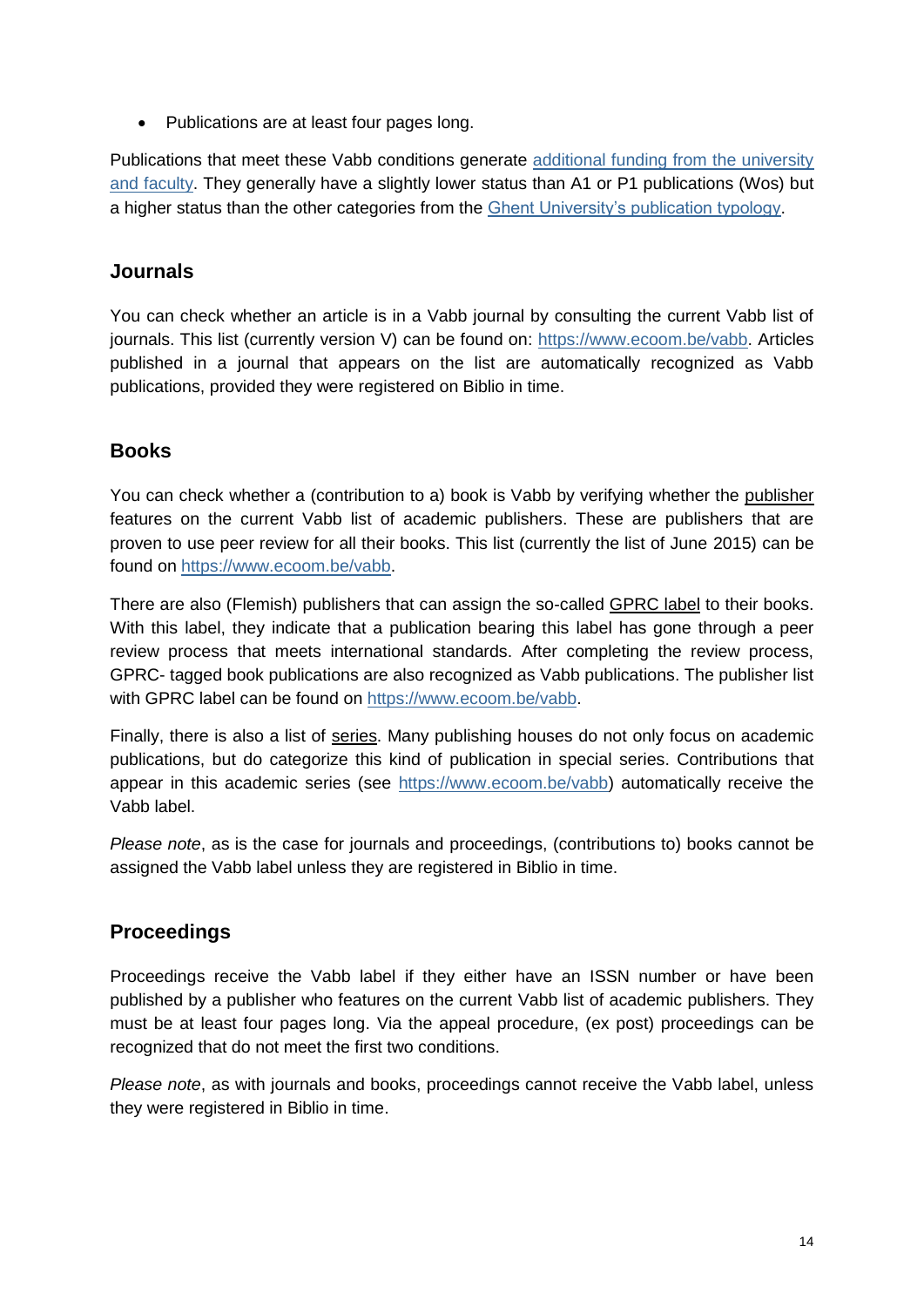# <span id="page-14-0"></span>**In practical terms: How do my publications gain the Vabb label?**

Important: a Vabb label is only awarded to publications that are included in Biblio, Ghent University's academic bibliography, in time.

The labels are awarded automatically (ex post) if the publishing channel is included in one of the lists used by the Vabb committee: the journal list, the list of publishers, the list of series, the list of publishers who may grant a GPRC label (in the latter case, the publisher must have assigned the GPRC label to the publication). [Read more here.](#page-12-0)

## <span id="page-14-1"></span>**Articles**

If a journal is not on the list, but you believe that you have written a peer-reviewed article, register your publication in Biblio as A2. The Biblio lists are sent to the Vabb committee each year, which will screen the not previously recognized journals in question and grant them Vabb status, if appropriate. The decisions of the Vabb committee will be incorporated into Biblio afterwards (with some delay, therefore) without the need for extra steps.

## <span id="page-14-2"></span>**(Contributions to) books**

If a publisher or series are not on the list, but you believe that you have written a peerreviewed (contribution to a) book, you will need to launch an appeal. After all, individual book publications are no longer assessed. Books can only be included on an individual basis by being subjected to an (ex post) appeal procedure, provided that it has been proved that the publication has been subject to a thorough peer-review process.

## <span id="page-14-3"></span>**Proceedings**

If your proceedings do not have an ISSN number or have not been published by a publisher whose name appears on the publisher's list, but you believe that you have written a peerreviewed proceeding, you will need to launch an appeal.

## <span id="page-14-4"></span>**Appeal procedure**

For more information about the appeal procedure (areas to consider, deadline, form), please visit [https://www.ugent.be/intranet/nl/op-het-werk/onderzoek](https://www.ugent.be/intranet/nl/op-het-werk/onderzoek-onderwijs/onderzoek/publiceren/vabb.htm)[onderwijs/onderzoek/publiceren/vabb.htm.](https://www.ugent.be/intranet/nl/op-het-werk/onderzoek-onderwijs/onderzoek/publiceren/vabb.htm)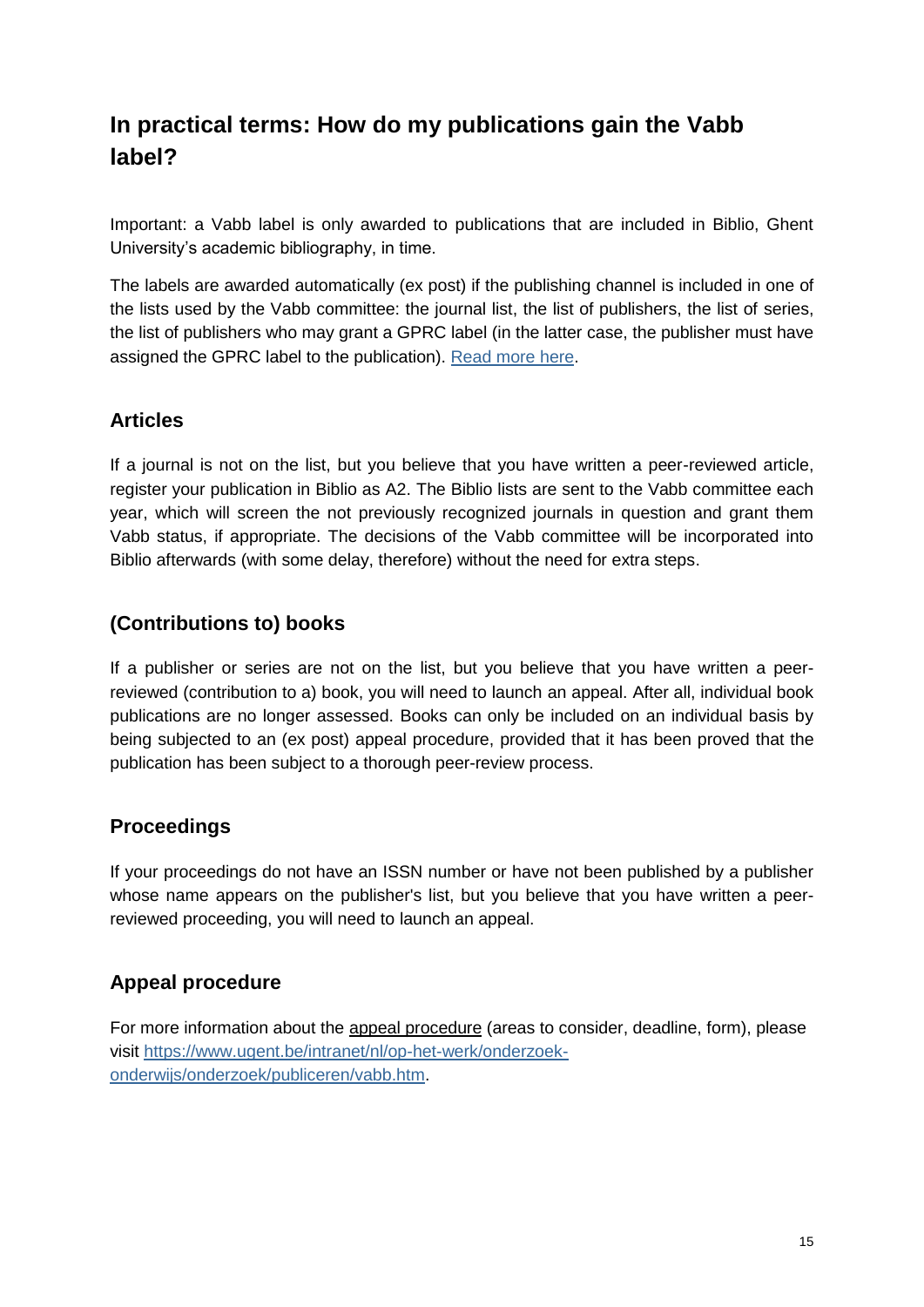# <span id="page-15-0"></span>**In practical terms: How can I verify if my publications have received a Vabb label?**

You can look up your Vabb publications in Ghent University's academic bibliography [\(Biblio\)](http://biblio.ugent.be/) via ['Advanced Search'](https://biblio.ugent.be/advanced-search). Where it says 'author', fill in your employee code; select 'only Vabb approved publications' at the bottom of the page. Please note: awarding a Vabb label is done ex post. At present (May 2016), the publications until 2013 have been processed.

Since June 2015, it is possible to consult Version V of the Vabb via [http://anet.ua.ac.be/opac/opacvabbg.](http://anet.ua.ac.be/opac/opacvabbg) This version contains the approved publications that were supplied from different academic bibliographies of the Flemish universities in 2014 (i.e. publications up to 2013).

# <span id="page-15-1"></span>**In practical terms: Biblio**

Ghent University asks its researchers to register all of their academic publications and upload them onto **Biblio**, Ghent University's academic bibliography. The application is selfexplanatory.

Compulsory registration and depositing is based on the Copyright Act. This allows Ghent University to make the publications of its researchers available through Biblio, insofar as such publications can only be accessed in an intranet system via a login by academic staff or students of Ghent University.

Since 1 January 2010, Ghent University researchers have been required to archive/deposit their academic publications in Biblio, Ghent University's academic bibliography. This requirement is enforced by linking a number of internal allocation keys, funding requests etc. to publications that have actually been deposited. The publications are made available in the UGent intranet in either an author version or a publisher version. In addition, the publication is optionally given in open access if the right holder has consented to this.

## <span id="page-15-2"></span>**Some tips**

- Note that it is possible to specify multiple authors and affiliations. It is also possible to enter multiple affiliations with the same author.
- If you have done a translation and wish to enter it into Biblio, translations of works come under 'miscellaneous' (V). The original author must be mentioned immediately after the title and the translator's name is entered as the author.